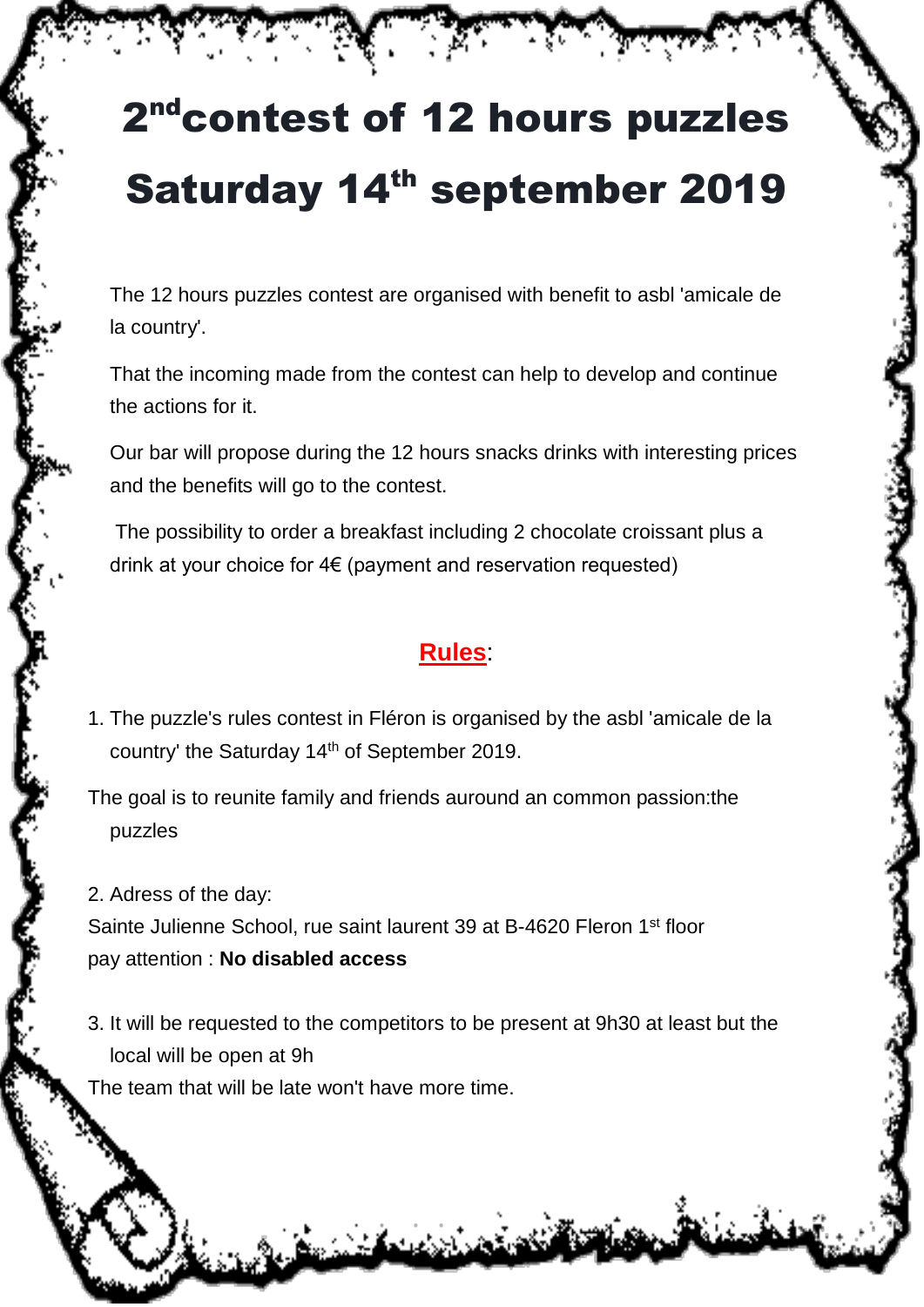4. The inscription fee is 100 euros by team of 4 persons

## **Last day of inscription is the 14th August 2019**

This inscription includes the overall puzzles realised by the teams every teams will receive the totality of the contest puzzles that means 7 puzzles.

In every cases at the end of the contes the organizers will give the puzzles even if they are not finished.

5. The inscription will start on the  $1<sup>st</sup>$  of january 2019 and will be by phone calls at the following numbers: +32495/721.724

When you are registered by phone you will have a delay of 10 days to do the payment.

The rules will be show on the facebook page R.E.D PUZZLENT or on the website : [www.asbl-amicaledelacountry.be](http://www.asbl-amicaledelacountry.be/)

6. The inscription fee will be done on the following bank account asbl « amicale de la country » IBAN : BE55 0014 7505 4344 with the communication« puzzleday12h ».followed by the name of the team.

For the international team: BIC: GEBABEBB.

The date of the inscription's payment will determine the order of the team

The teams that won't be take for the events will be refund entirely in the month following the contest.

- 7. There will be no more than 34 teams.
- 8. Every team will have his number and will keep it during the all contest.

If a team doesn't show up the day of the contest there won't be any refund

9. There wont be more than 4 persons at the same time around the table.